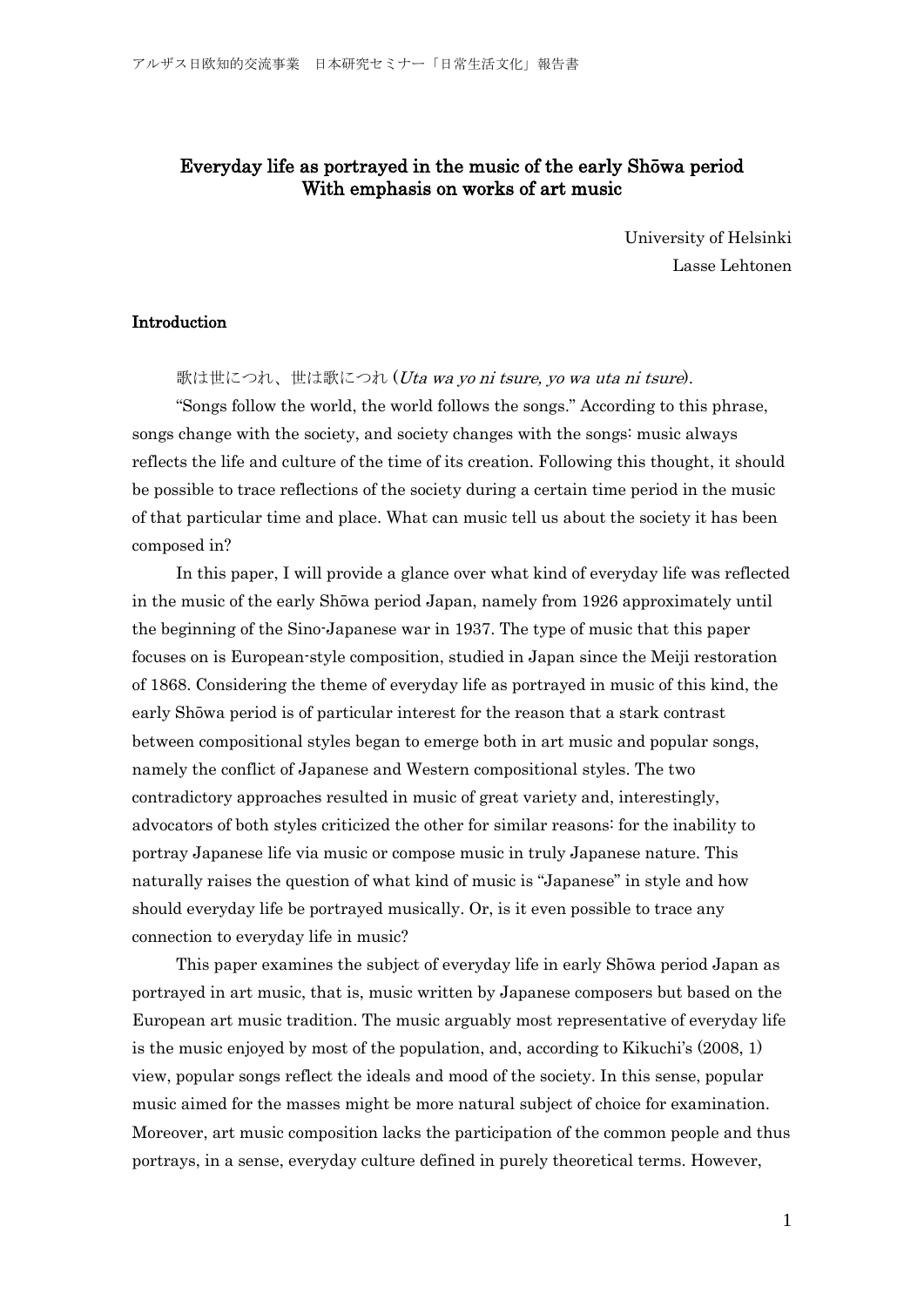scholars such as Mita (1967) and Kikuchi (2008), among others, have already provided presentations on the subject in the case of popular music. In this paper, I would like to propose an approach of broadening the examination to the world of Japanese art music – a subject rather seldom encountered in studies related to social themes in Japan. I will also touch on popular songs, but only when comparing the phenomena of art music and popular music with each other.

While I do not seek to give an absolute answer to the question of how everyday life was or is portrayed in Japanese art music, I aim at giving some ideas on how the subject not much studied can be approached in the first place, what might be considered to be portrayal of everyday life in art music, and what musicology perhaps has to offer to Japanese studies – and vice versa. I will begin this paper by defining what kind of musical elements can be thought of being representative of everyday life in the early Shōwa period. Based on these remarks, I will discuss various kinds of approaches represented by certain Japanese composers as examples. Finally, I will discuss the everyday culture of the period as portrayed in the music beyond intentional level.

## Everyday life portrayed in music and the issue of compositional style

Before discussing the everyday life as portrayed in art music composition of the early Shōwa period, it is necessary to define the concept of musical portrayal of everyday life. This becomes particularly fundamental when dealing with art music composition, perhaps generally not thought of particularly connecting to everyday life. Moreover, art music containing no lyrics or even no program becomes a rather complicated subject of study in its relation to culture, especially if we are to locate any notion of everyday life portrayed solely by musical expression. Alongside with studying musical works, then, I would first like to suggest two approaches to be necessary when locating portrayal of everyday life in art music. Firstly, we have to examine the views of the composers and search for hints that they give towards the meanings carried by their musical works in their writings. This will be discussed in more detail in the next chapter. Secondly, the general discussion on the subject during the time period of interest needs to be taken into account. Music is inseparable from the surrounding culture, and these approaches broaden the discussion from merely examining musical works to studying also cultural views around the topic.

When examining the general discussion concerning everyday culture as portrayed in art music of the early Shōwa period, there is one theme that is constantly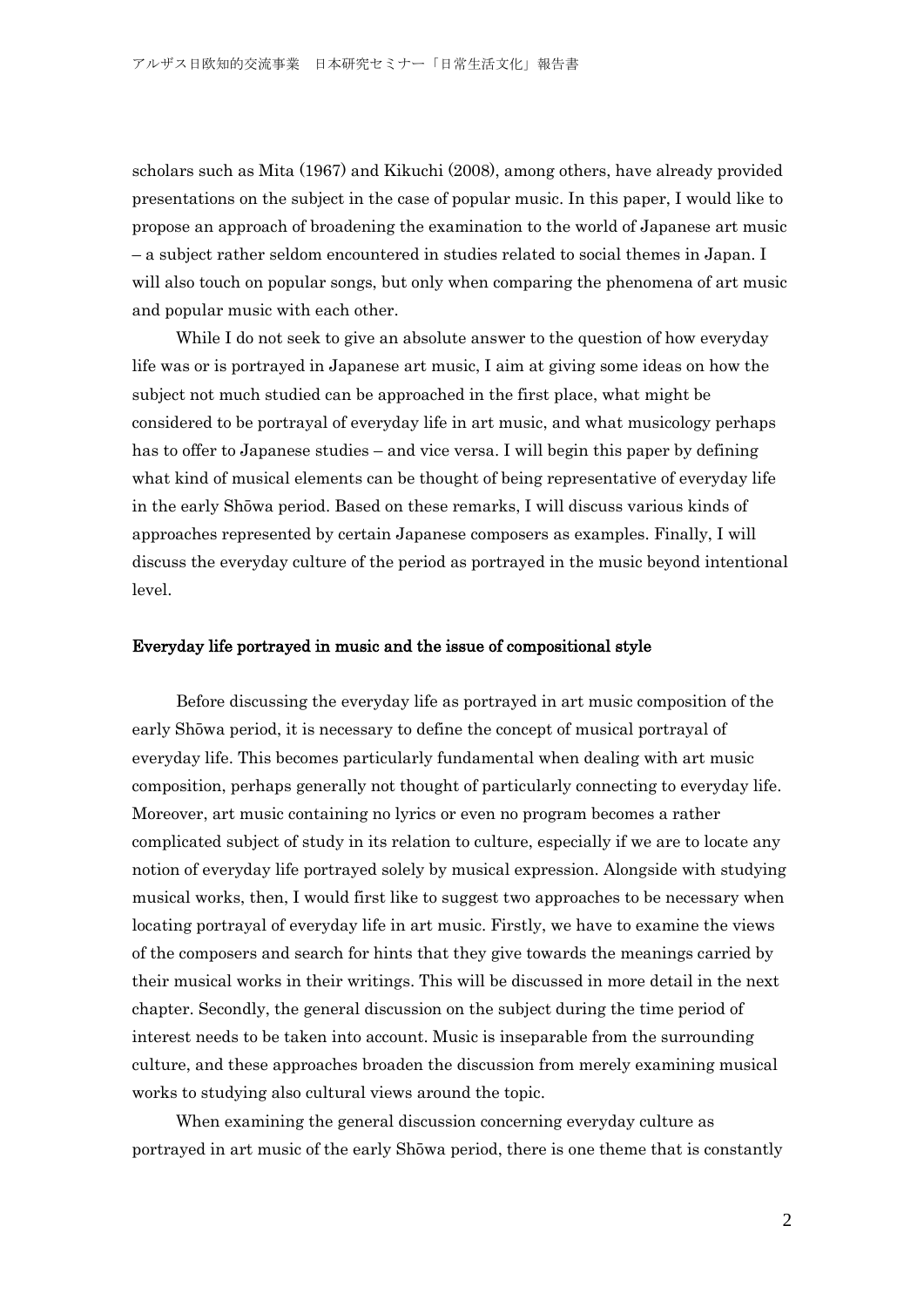brought up: discussion over a Japanese compositional style as portrayal of contemporary Japanese life. "Japanese compositional style" in this context refers to musical expression with Japanese qualities as interpreted by the composer. In most cases, this stood for taking influences from the genres of Japanese music existent prior to the Meiji restoration (Lehtonen 2015). This style of composition is here called the "national school of composition" after Galliano (2002, 72).

I would like to stress that in the present paper, influences from traditional Japanese music are regarded as elements consciously adopted by the composers – that is, they are not dealt with as indications of unconscious "Japaneseness", automatically resulting from the cultural background of the composer. The view of national-style composition as portrayal of Japanese life is of particular interest in the sense that the early Shōwa period first saw the adoption of elements from traditional Japanese music in instrumental art music (Lehtonen 2015, 6). Certain influences from traditional music had already been adopted in vocal music, for instance in the well-known song compositions of Taki Rentarō (滝廉太郎, 1879–1903) and Yamada Kōsaku (山田耕筰, 1886–1965) (Kojima 1962), but the early Shōwa period finally saw the adoption of these elements also into instrumental music on a wider scale. This brings the discussion on portrayal of everyday life also to a musical context separated from the lingual dimension represented by lyrics.

At the same time that the national school of composition began to emerge, however, there was also an emphasis on the need of adopting solely Western techniques of composition. Many composers in favour of this approach criticized composers of the national school for their inability to portray Japanese life in musical terms. This viewpoint was brought out for instance by Hara Taro in his article Nihon kokumin ongakuron no seikaku (The nature of theories on Japanese national-style music, *Ongaku hyōron* 10/1936) in which he attacked the composers of the national school for their distorted portrayal of everyday life in Japan. According to Hara, composers taking influences from traditional music sought to portray the Japanese everyday culture by making allusions to the life of an idealized countryside where the tradition of folk songs was supposedly still strong, but had in reality distanced themselves from the harsh realities that the people of the rural districts had to face. Therefore, according to Hara, the tendency to make allusions to traditional music portrayed a false everyday culture, existent solely in the work of the composers.

There were many others sharing Hara's views. Similar thoughts were expressed by the critic Yamane Ginji and the composer Fukai Shirō, while composers of the national school defended their viewpoints in these debates. The debates have already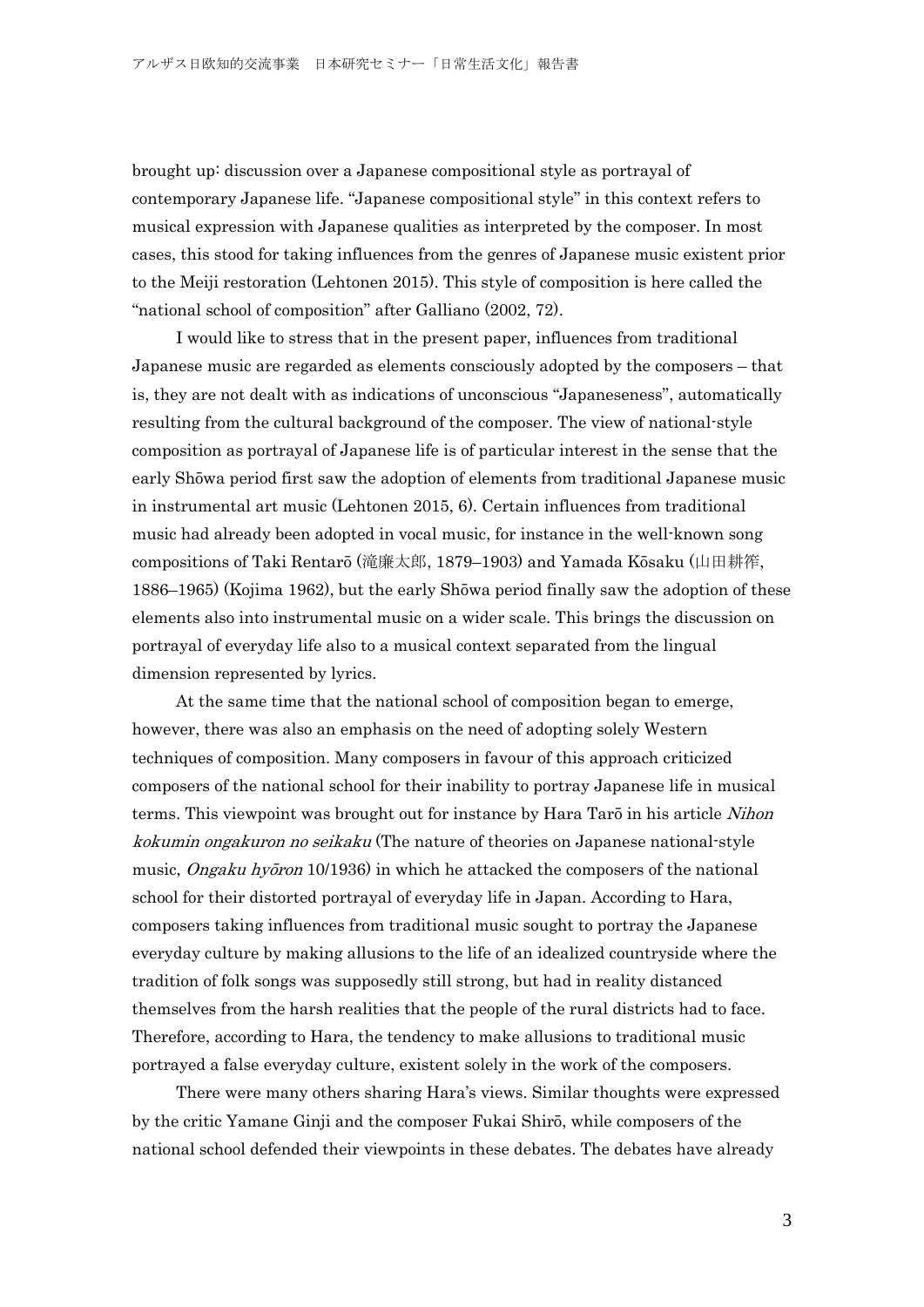been well covered in previous research (e.g. Komiya 1976 and Akiyama 2003) and I will not deal with them any further in this paper, but here I would like to take notice of one viewpoint in particular. According to Fukai, traditional Japanese music was already too antiquated to portray the everyday life of contemporary Japanese (see Akiyama 1979, 21–22). The views voiced by Hara and Fukai suggest that portrayal of everyday culture by adopting certain elements from traditional Japanese music was portrayal of a culture of the past.

For many composers, then, making allusions to traditional Japanese music in European-style composition seems to have stood for the portrayal of the Japanese everyday life. Therefore, one hint towards locating reflections of everyday life in works of art music in the early Shōwa period is seeking for these reflections in the influences from traditional music. This is also the viewpoint that this paper will mainly focus on. However, it is also essential to keep in mind that influences from traditional music were not the sole way of portraying everyday life, and that many composers of the national school did not seek to depict everyday culture via allusions to traditional music. For instance, Matsudaira Yoritsune's (松平頼則, 1907–2001) choice to adopt influences from traditional music was purely aesthetic (see Galliano 2002, 85), and, moreover, the genre that he was most influenced by was the court music  $gggaku$ music with hardly any connection to the ordinary people and therefore rather unsuitable to portray everyday life. An another example, Mitsukuri Shūkichi's (箕作秋 吉, 1895–1971) system of "Japanese harmony" based on traditional music was purely theoretical by nature and held no connection to everyday culture based on Mitsukuri's (1948) writings. While the approaches represented by Matsudaira and Mitsukuri are only two examples among numerous others, by bringing out this point I would like to stress that, as noted also above, to be able classify musical material as portrayal of everyday culture, one must be aware of the views voiced by the composers and take into account the genre of traditional music that the composer makes allusions to as well as the social context of this genre.

Before looking into the art music of the period in more detail, I would briefly like to discuss the views towards Japanese-style composition in kayōkyoku, the popular music of the time. If we consider Kikuchi's (2008, 1) thought on popular music to be the most representative type of music of the society, this might reveal interesting aspects towards portrayal of everyday life in musical terms. The division between popular music and art music did already exist at the time period discussed in this paper (Kikuchi 2008, 43), but the contrast was still not sharp among the composers, as many composers of art music wrote also works of popular music. Kishi Kōichi (貴志康一,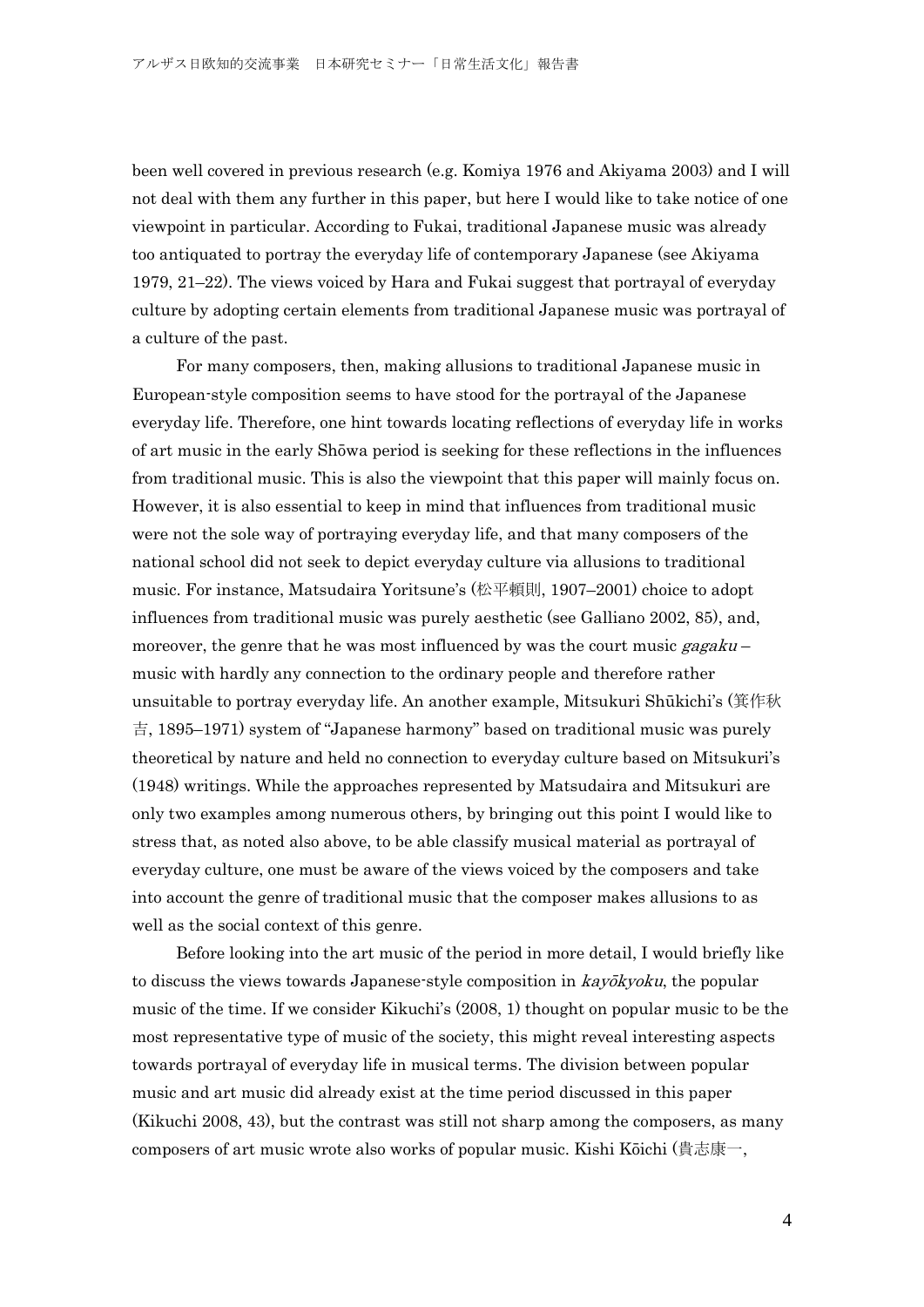1909–1937) even quoted the hit song Kimi koishi (1928), considered to be the "first Japanese jazz" in the second movement of his orchestral work *Nihon sukecchi* (Japanese sketches, 1934). In this sense, it is possible to discuss both musical worlds in similar ways to a certain extent.

As in vocal art music, the idea of composing music in Japanese style was already existent in popular music prior to the Shōwa period. One of the earliest examples is Kachūsha no uta (Katyusha's song, 1914), considered to be the very first Japanese hit song (Kikuchi 2008, 15). The song was originally used in stage adaption of Leo Tolstoy's Resurrection, and the composer, Nakayama Shinpei (中山晋平, 1887–1952), was instructed by the theatre director and lyric writer Shimamura Hōgetsu to write "not a school song or a Western hymn, but a melody between the Japanese tradition and Lied" (see Saitō 1996, 64). The Japanese quality of the song is enhanced naturally by the Japanese lyrics as well as by the fact that the lyrics are divided into verses of five and seven syllables in length as Japanese poetry in general, while the Western quality is apparent in the little words "lala" that Nakayama added into the lyrics.

Musically, Kachūsha no uta is an interesting combination of Japanese and Western concepts. The melody is based on the pentatonic scale *yonanuki*, originally created for music combining Japanese and Western elements (Komiya 1976, 94). The "major" *yonanuki* (for example, C-D-E-G-A) is equivalent of the *ritsu*-type scale used in the traditional court music *gagaku* and the "minor" *yonanuki* (for example,  $A - B - C - E - F$ ) is equivalent of the *hirajoshi* tuning of the *koto*, and in this sense, the scale certainly does bring a "Japanese" quality to the music. However, *yonanuki* is also based on Western diatonic scale and contains also a key that can be defined (hence the name yonanuki or "omission of the fourth and the seventh degree"). Accordingly, melodies composed using the yonanuki scale tend to resemble melodic movements of Western, rather than traditional Japanese music (Kojima 1962). In this sense, *Kachūsha no uta* is a song combining two musical worlds. Similar aspects are met also in Nakayama's later hit compositions such as Tōkyō kōshinkyoku (Tokyo march, 1929), which adopts the minor *yonanuki*, and in particular *Sendō kouta* (Boatman's song, 1923) in which the singer has to adopt traditional Japanese singing techniques (Kikuchi 2008, 15). These kinds of musical elements later became the foundation of the "Japanese-style" popular song enka in the post-war years.

Interestingly, Kachūsha no uta has a Japanese quality even in spite of its connection to Russia. At the same time, Sassa Kōka (佐々紅華, 1886–1961), the composer of the above-mentioned hit song *Kimi koishi*, commented that even when composing music in Western idiom, that is, adopting Western instruments as well as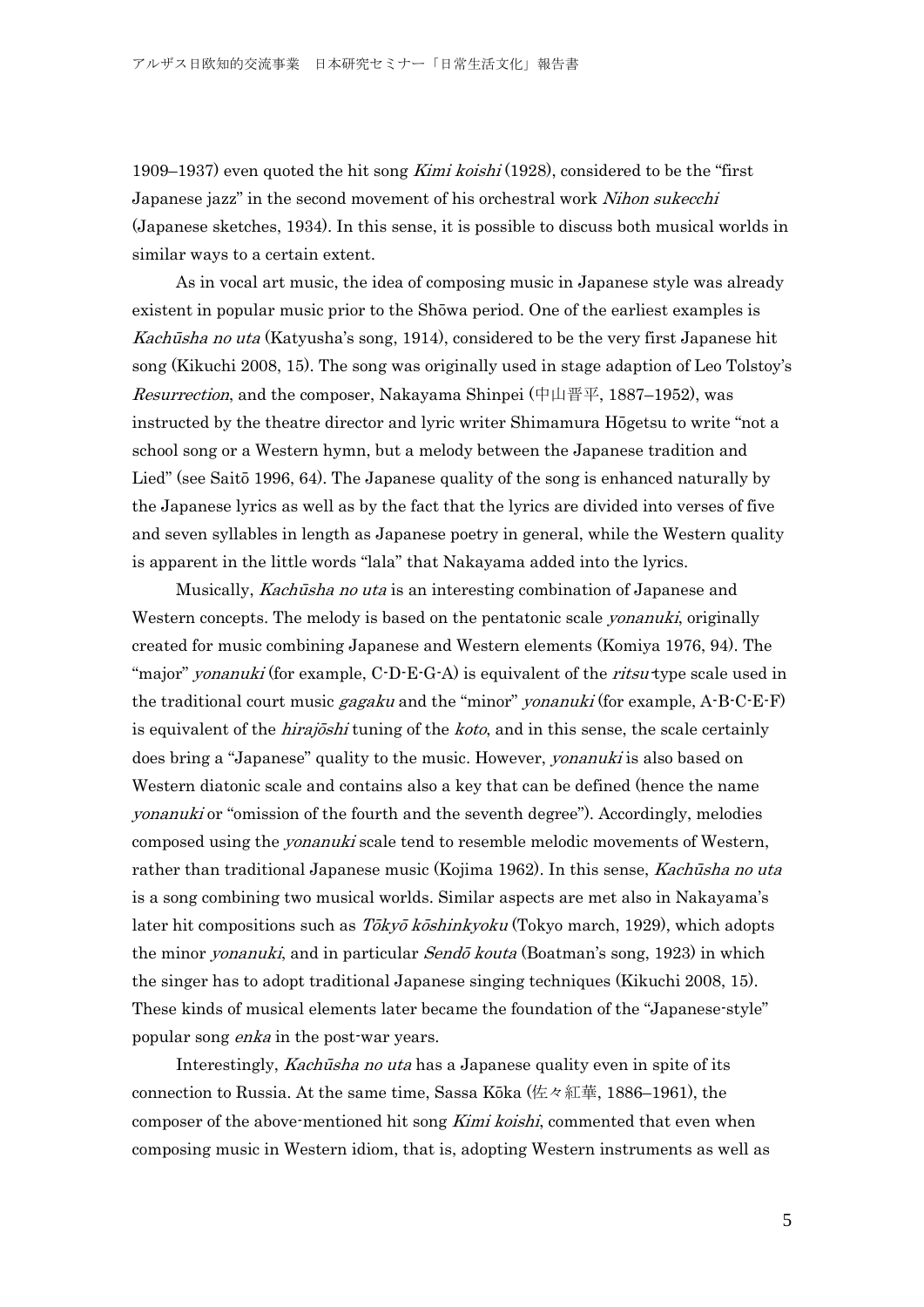concept of harmony and form, the music itself should succeed in portraying the life of the Japanese people (see Kikuchi 2008, 27). Therefore, we can easily conclude that the issue of compositional style existed in both art music and popular music, and that the program or the musical material solely do not wholly define the nature of the everyday life portrayed in the songs, but both of them have significance for the subject.

#### Portrayal of everyday life in works of Japanese art music composers

To give some examples of how the theme of everyday life was dealt with in art music, I will next discuss the approaches proposed by three composers in detail: Kiyose Yasuji of the national school, Hashimoto Kunihiko representing both national-style and European-style composition and Moroi Saburō opposing the national school of composition. While naturally not encompassing the whole Japanese compositional culture or all viewpoints, they have been chosen as particularly representative examples of certain approaches to portrayal of everyday life musically.

As discussed above, one of the key methods of portraying life in Japan musically was adopting influences from traditional Japanese music. As the folk song traditions of the Japanese rural areas in particular may be considered to be representative of everyday life (e.g. Galliano 2002, 104), one of the most explicit ways of portraying everyday culture is composing music adopting influences from folk music. A very representative composer of such approach was one of the foremost advocators of the national school of composition, Kiyose Yasuji (清瀬保二, 1900–1981), who also actively took part in discussion on Japanese music and Japanese culture in general (Akiyama 1979, 11). Although he never quoted folk songs as material in his works as such, he was well-known for his portrayal of Japanese culture and nature via music influenced by the style and liveliness of folk music (Togashi 1956, 139). Some works representative of this include *Inaka no odori* (Dances of the countryside, 1930) and  $Ky\bar{o}do buy\bar{o}$  (Dances of home district, 1933) for piano, which clearly hint a connection to the folk song traditions of the countryside in their treatment of melodies and lively rhythms in spite of being purely instrumental works.

While many of Kiyose's works are flooded with influences from Japanese folk traditions, however, there are no definitive indications towards a connection to everyday life in the music. Even if the Japanese folk songs themselves do represent a type of everyday culture, this is not sufficient to qualify as portrayal of everyday life. What however links the characteristics encountered in Kiyose's music to Japanese everyday culture are his writings, which very often deal with the topics of Japanese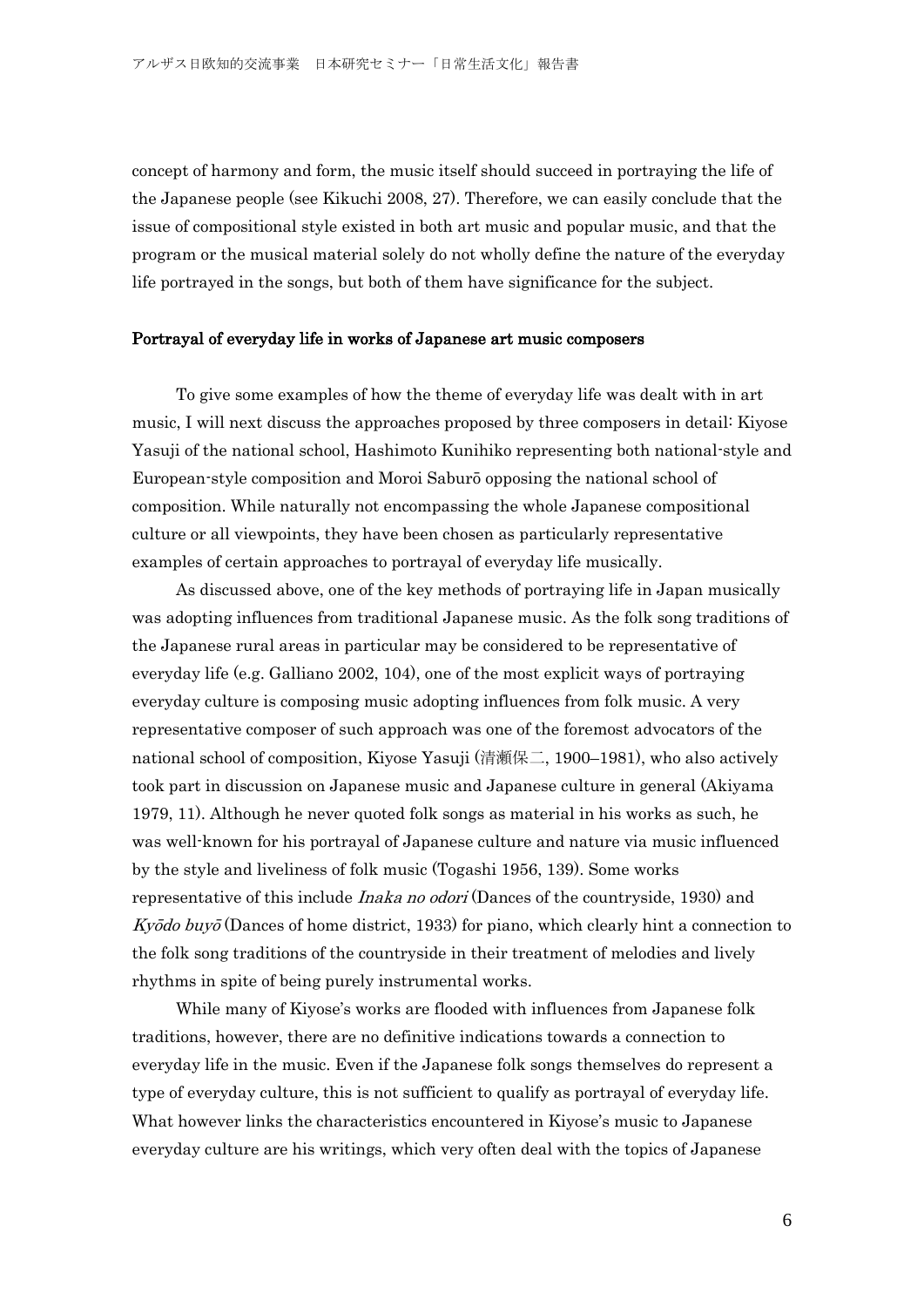culture and music. Kiyose claimed that the Japanese had distanced themselves from their own culture and connection with the nature, and discussed that while Westernization had become a part of the Japanese society, the basis of the culture was still the same and had not altered even with the changes of the society (Kiyose 1981a, 11; Kiyose 1981b). Kiyose did acknowledge that contemporary Japan was not the Japan of the past, but wished to remind the Japanese people of their own, continual cultural background that still existed strongly in spite of Western influences (Kiyose 1981b, 55). He favoured a compositional style carrying a "Japanese spirit", something that would differentiate the music from that of the West.

For Kiyose, then, the concept of everyday life lay in the Japanese culture of the past that was, according to him, unquestionably also part of the life of contemporary Japan. In musical terms, there are two characteristics enthusiastically discussed by Kiyose strongly hinting towards portrayal of everyday life through this thinking. They are the adoption of pentatonic scales resembling those encountered in Japanese folk music, and composing in a "monotonic style", by which he meant music that was simple on the outside but full of subtle nuances on the inside, possibly incomprehensible to non-Japanese listeners (Kiyose 1981a, 12). According to Kiyose himself, these two characteristics were representative of the unchanging "Japanese spirit" that he sought to manifest. These two characteristics were also acknowledged as fundamental qualities of the traditional music of Japan already at that time, as discussed for instance by Sunaga (1934, 114). Based on this, Kiyose tied together these influences and everyday culture and used them as inspiration for his work composed for Western instruments. When indicating that the Japanese had distanced themselves from the Japanese way of life, it seems that Kiyose was musically portraying the everyday life that he himself idealized but represented the past for many others.

Kiyose's ideas (among others of the national compositional school) were under harsh criticism for their inability to face the reality of the countryside that they so enthusiastically made musical allusions to. Moreover, while stressing the rather ambiguous concept of "Japanese qualities" that was possibly incomprehensible to non-Japanese people, the concept was impossible to define even for Kiyose himself when asked about it (see Kiyose's interview in Hirata 1936, 55). Still, I would argue that in musical terms, Kiyose's works reflect his thought very accurately. While the allusions to folk songs possibly indeed portray the everyday life of the past, he composed for Western instruments using Western notation, very clearly indicating that he did not deny Western influence in contemporary Japan. Kiyose rarely quoted material from folk music directly in his work; rather, he composed in ways resembling the folk music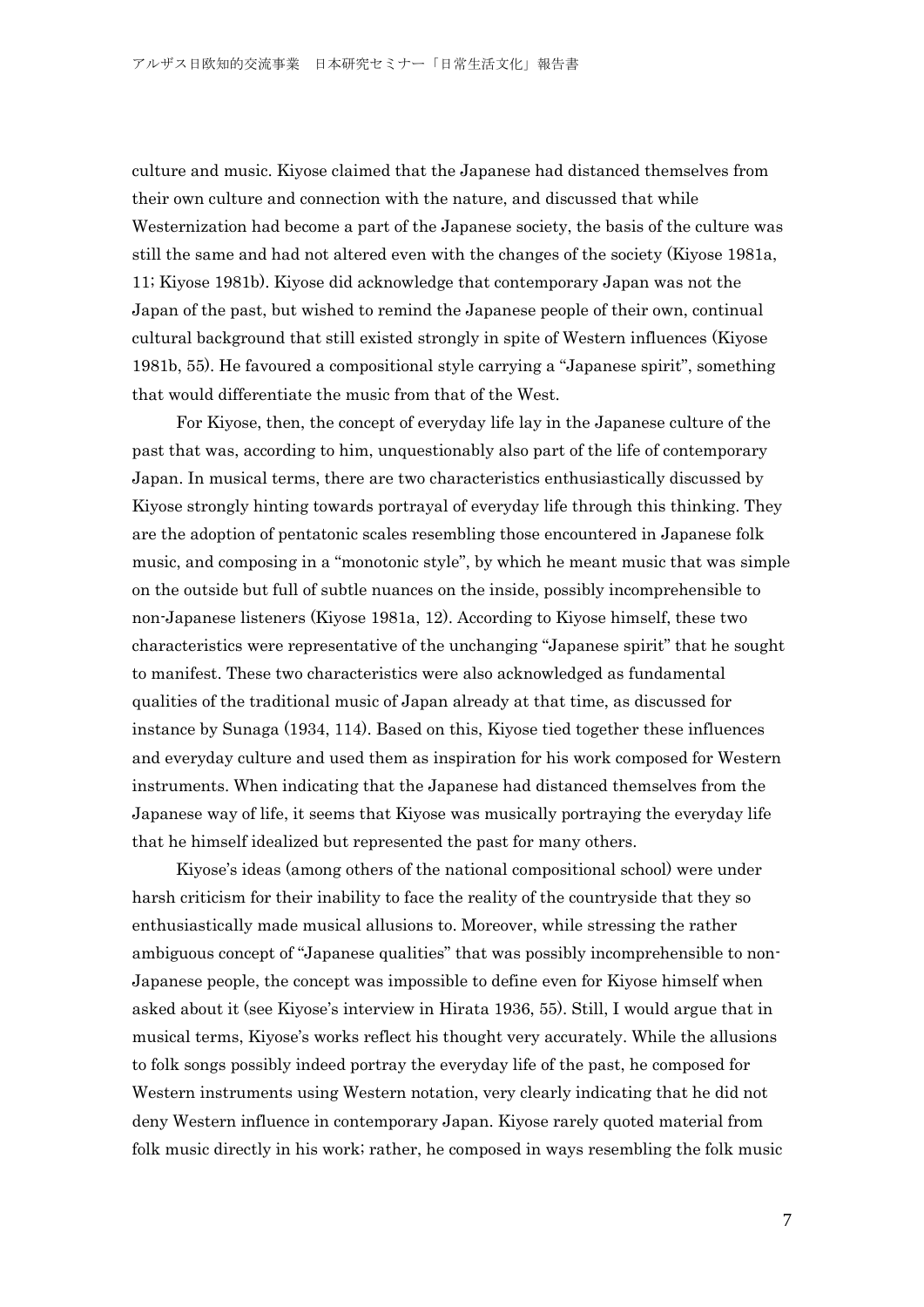and sought to capture the same spirit in his music. Such works include the abovementioned *Inaka no odori* and  $Ky\bar{o}do buy\bar{o}$ , among numerous others. In other words, rather than seeking to portray Japanese everyday life with the choice to make direct allusions to folk music, Kiyose looks at the Japanese culture from a contemporary perspective – something that he himself also commented on (Kiyose 1981a, 11).

In Kiyose's work, we meet a concept of everyday life portrayed musically, one based on folk music traditions but voiced mostly via Western compositional techniques. Above all, the everyday life that his music portrays is a culture rooted in the past while being alive in contemporary society. Japan was already industrializing at a fast pace in the early Shōwa period and saw also waves of migration from the countryside to urban areas. Since Kiyose did not take life in cities as a theme in his work, his approach might even be regarded as a theoretical portrayal of everyday life in Japan, in a sense a theory expressed via musical language. With his music, Kiyose clearly states that the everyday life of Japan is rooted in the past even when surrounded by the modernized culture, but what he does not explicitly bring out is the portrayal of everyday life in those modernized, urban areas. This is possibly his personal comment on the contemporary state of affairs, but also the viewpoint that the composers criticizing the national school most opposed when referring to the national style of composition as a style of the past. Then, we once again come back to the question of contradictory compositional styles and approaches differing from that of Kiyose's leaning towards folk music of the countryside: the explicit portrayal of everyday life in the urban districts.

One of the most peculiar solutions to the contradiction between compositional styles and portrayal of everyday life was offered by Hashimoto Kunihiko (橋本国彦, 1904–1949). Hashimoto was a versatile composer, who on the one hand caused a shock in the musical world by writing the first Japanese songs in impressionist style (Dohi 1987, 62), but on the other hand was also employed as composer of popular music songs in the record company Nippon Columbia. This versatility marked his whole career to the point that might be regarded even as contradictory. For instance, while being one of the founders of the originally anti-academic composer group Shinkō sakkyokuka renmei in 1930, he was later appointed professor of composition at the prestigious and highly academic Tōkyō ongaku gakkō (today: music faculty of the Tōkyō geijutsu daigaku).

The versatility of Hashimoto's work is also present in his approach towards compositions dealing with everyday life, which he was, according to Saegusa (2012, 30), interested in portraying musically. Being celebrated as a composer of vocal music,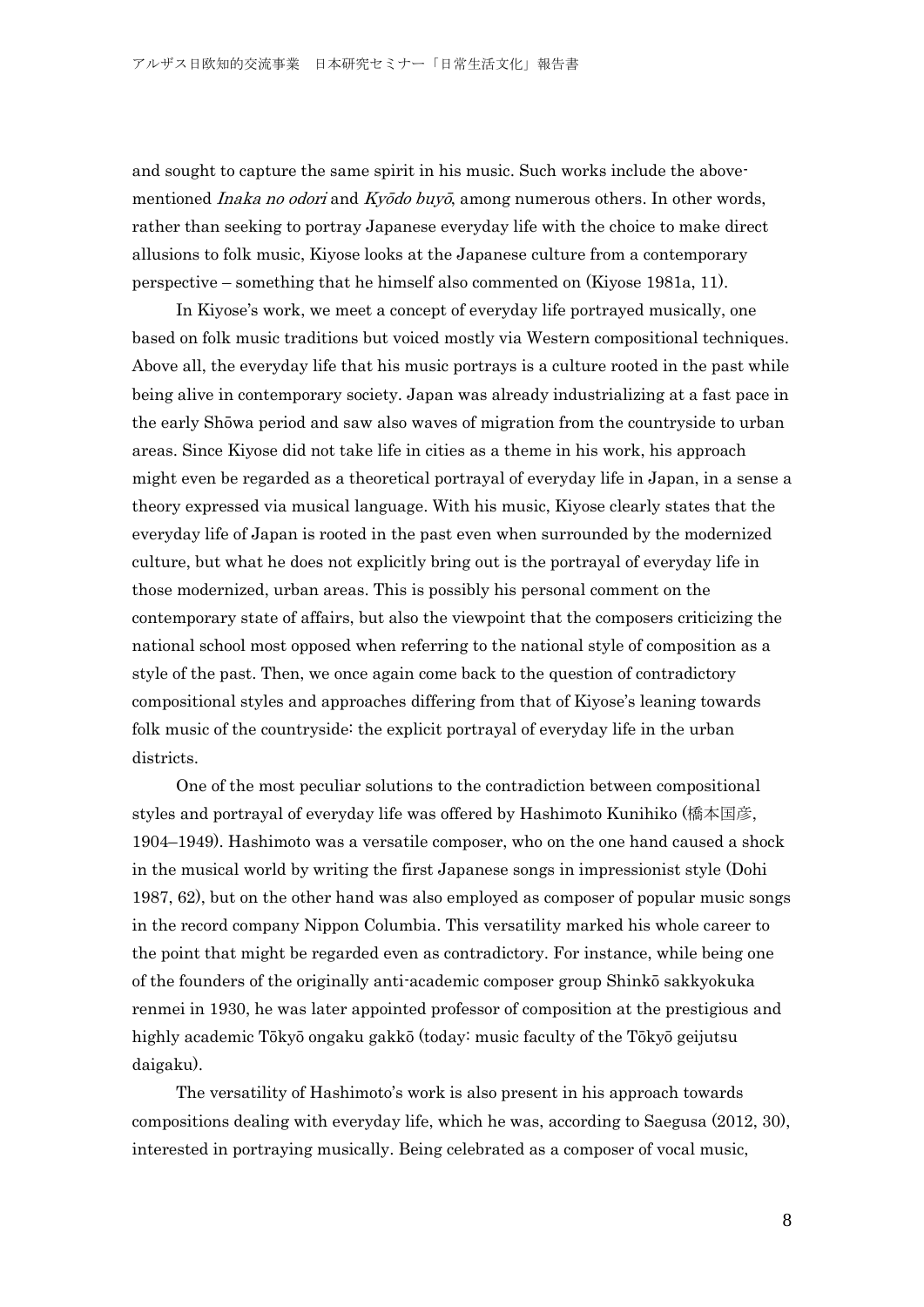Hashimoto's works in the beginning of the Shōwa period in particular manifest interest in dealing with the theme of everyday life that is voiced via two different compositional methods. Firstly, Hashimoto took part in the *shin minyō*, or "new folk songs" movement, which sought to evoke the spirit of the rural folk songs by imitating the style and rhythm of the songs both lyrically and musically (Komota et al. 1994, 95). His well-known works of *shin minyō* include *Fujisan mitara* (When viewing Mount Fuji, 1929), Oroku musume (1929) and Taueuta (Rice planting song, 1930), among others. Songs like Taueuta recall the style of the working songs of the countryside including shouts typical during the work, while *Fujisan mitara* is a song of nostalgia towards one's native place. Shin  $\dot{m}$  minyo as poetry seeks to capture the spirit of the folk songs, so it is natural that also the music strives for the same effect and imitates the musical style of the folk songs. In his *shin minyo* songs, Hashimoto makes numerous allusions to singing techniques, instruments and melodies used in traditional folk songs.

Based on this, Hashimoto's approach may seem similar to the one represented by Kiyose. *Shin minyō* was however only one side to Hashimoto's work. He composed also numerous popular songs depicting urban cities of contemporary Japan, while works such as *Okashi to musume* (Sweets and the girl, 1928) take life in Paris as their theme. This contradiction of themes was taking place on also in the popular music of Japan, generally resulting from the migration from the countryside to the cities. Popular songs such as the above-mentioned Kimi koishi became sales hits even when not containing an explicitly Japanese element, but at the same time, there was also a huge demand for songs of *shin minyō* (Hughes 1991, 4). This might partially be explained by the fact that *shin minyō* were seen as songs of nostalgia for one's home district (Ogawa 1999, 217).

While Hashimoto's work reflects the very same phenomenon, the seeming contradiction in his music was in reality not a contradiction at all, at least based on his writings. He considered folk songs and *shin minyo* to be musical portrayals of the life of the people in the rural districts, and when thinking about what could be a similar kind of tradition for the urban people, he came up with the concept of "folk songs for urban people" (shimin no tame no minyō) (Hashimoto 1930, 105). This concept stood for music that captures the spirit of the urban everyday life and ideals much in the same sense that folk music reflects the life of the countryside. In this subtext, it is particularly interesting to examine what kind of musical devices Hashimoto used to portray everyday life via the so-called folk songs for urban people.

While Hashimoto's *shin minyō* songs contain numerous allusions to traditional music, songs depicting urban life are mostly composed in Western idiom with very few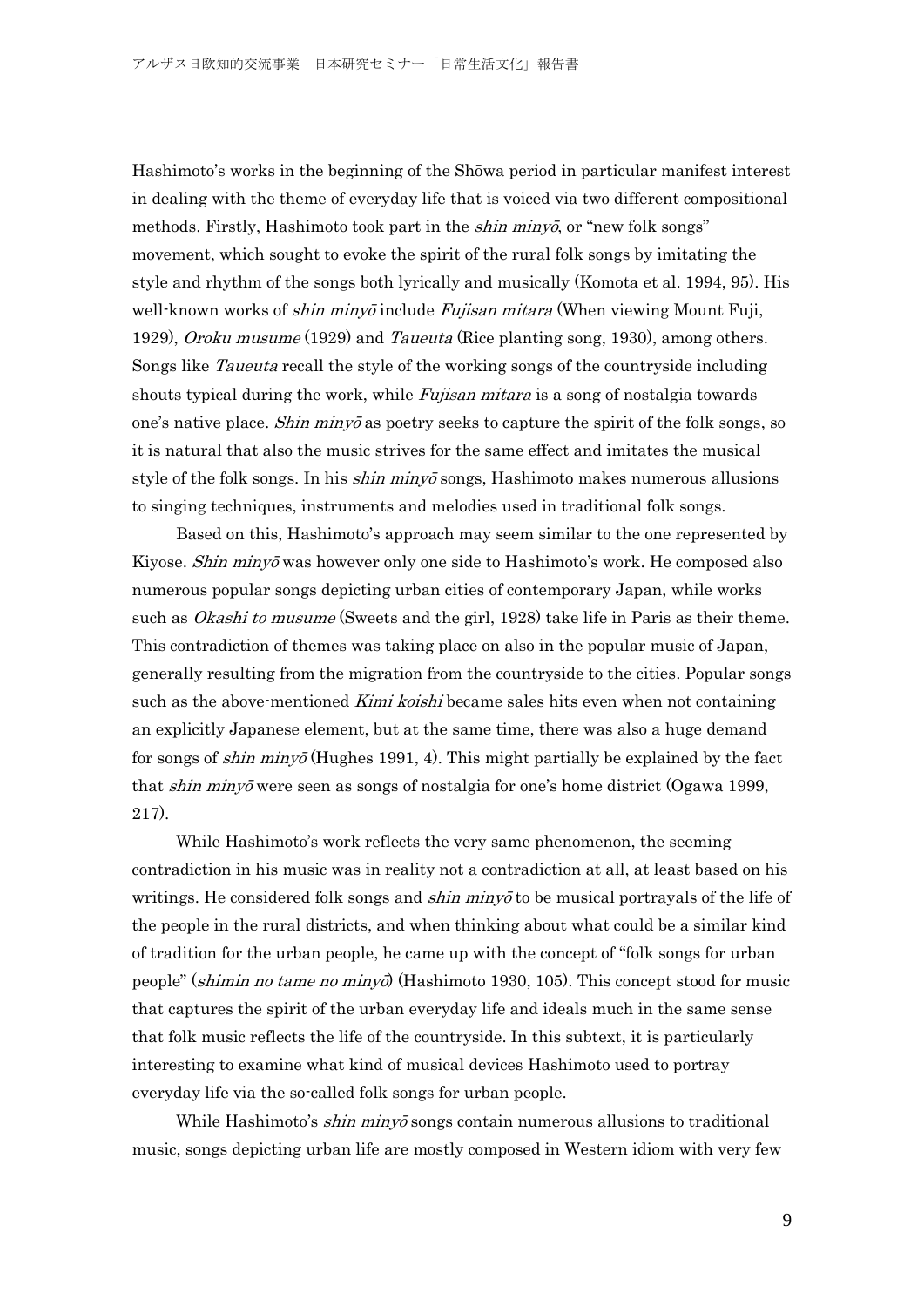hints towards any kind of Japanese qualities. For instance, songs like *Horobasha* (Wagon, 1931) do not clearly indicate a cultural surrounding but are composed in Western style, in this case using habanera-like rhythmic pattern. There are certain shared characteristics, such as the occasional adoption of the *yonanuki* scale even in these songs, but otherwise the contrast with the *shin minyo* songs is stark. This becomes clear for instance by comparing the above-mentioned songs Oroku musume and *Okashi to musume*. The vocal line in *Oroku musume* adopts glissandos and scales typical of traditional Japanese music, while the piano part imitates the heterophonic effect met in a lot of traditional music by playing the same melody with the vocal line but in a free rhythm. This is in clear contrast with *Okashi to musume*, portraying life in Paris and being based solely on Western concepts of harmony.

Hashimoto's songs also broaden the concept of Japanese everyday culture, since even works such as *Okashi to musume* become understandable as "folk music for the urban people" when examined in their cultural context. In the late 1920s, there was a Paris boom in Tokyo, originating from revues based on French shows (Ogawa 1999, 221). Okashi to musume is a continuation of this trend and is therefore, in a sense, a song reflecting the everyday life in Tokyo in spite of its theme connecting to Paris. In Hashimoto's case, allusions to traditional musical genres of Japan carry the meaning of the countryside, while music composed in European style depicts urban life in big cities. Music of both styles were written for people who could relate to the music, and in this sense, Hashimoto's work is strongly tied to contemporary everyday life between two cultural backgrounds.

What is common between Kiyose and Hashimoto is that the works discussed have been of narrative nature. They contain a program, at the very least an indication towards a particular extra-musical theme, as in the case of the piano pieces by Kiyose. In Hashimoto's vocal music, it may be argued that the poetry itself requires the musical solutions applied by the composer, and this is further enhanced by the fact that the poet usually defines the musical style of Hashimoto's songs (Shibaike 1996, 243). This calls for discussion on still one more approach to musical portrayal of everyday life, that of absolute music without Japanese-sounding elements.

Finally, I would like to discuss the approach represented by Moroi Saburō (諸井三 郎, 1903–1977). Moroi acquired his composition diploma in Germany and was in favour of adopting German compositional techniques (Akiyama 1979, 12). He wrote mostly absolute music, meaning works such as symphonies and sonatas without an indicated program. Based only on Moroi's works of absolute music, it is naturally impossible to find any connection to everyday life. What however strongly suggests that also his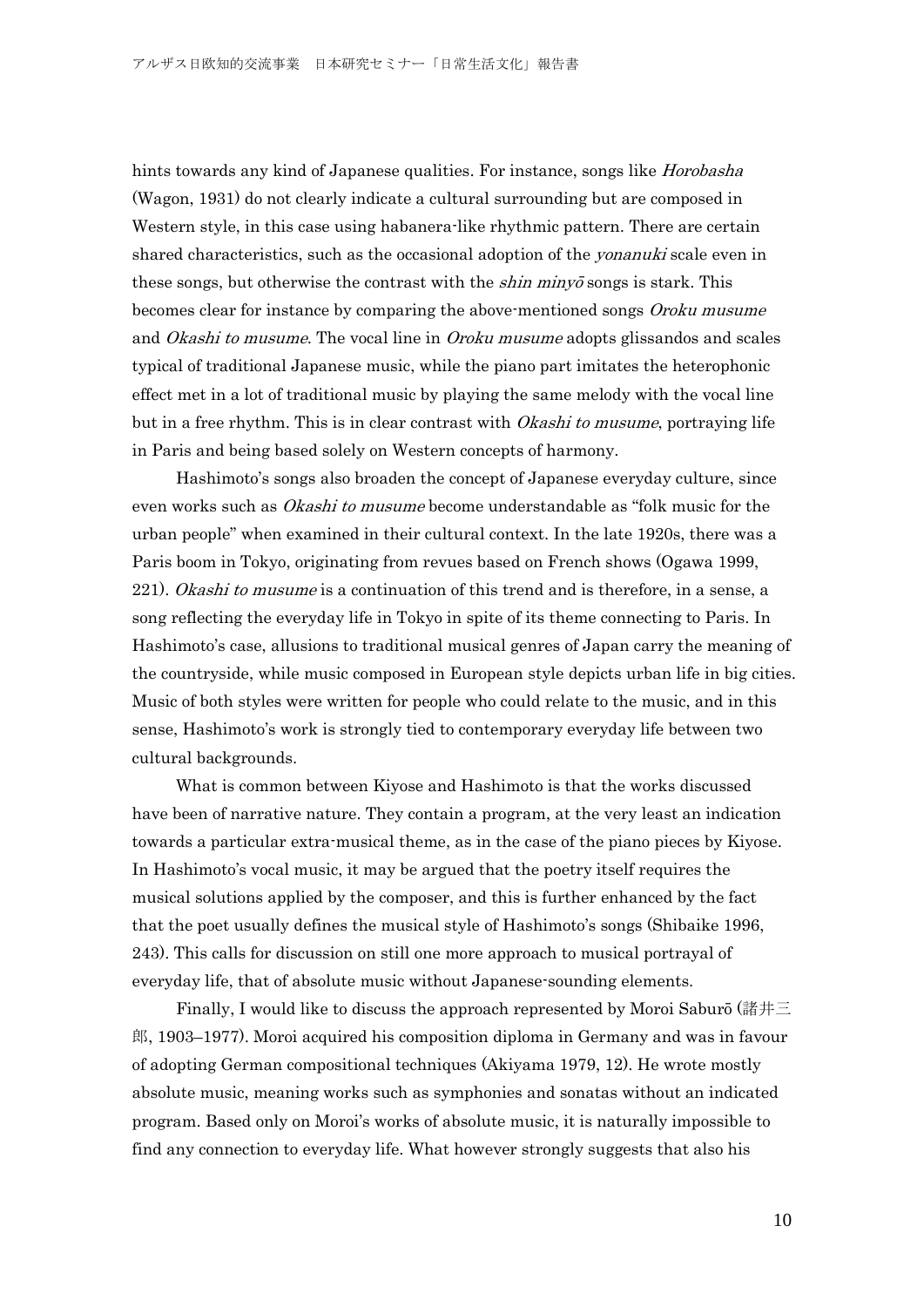works do portray a type of everyday life are, like in the case of Kiyose and Hashimoto, his writings. As Hara and Fukai, also Moroi was critical of the idea of portraying Japanese life by making allusions to traditional music. In his article Sakkyokukai no mondai (The issue of the compositional world, *Ongaku hyōron* 1/1937), he brings out the idea that Japanese composers should indeed write music in a Japanese style, meaning that even when composed in Western idiom, music should portray the life of the Japanese people. According to Moroi's view, however, the life of the Japanese people differed from that represented by the national school: rather than trying to compose in a "Japanese-sounding" style, they should concentrate on writing music that would reflect the realistic situation in Japan, that is, the atmosphere and development of the modernizing Japanese society using contemporary compositional techniques rather than making allusions to traditional music.

On an artistic level, Moroi saw that the fundamental difference between Japanese and European music was that Japanese music was "narrative" by nature while European music was "singing" (see Akiyama 1979, 36). Moroi also stressed the fact that most of traditional Japanese music was narrative and that the Japanese people did not really have a tradition of absolute music – a view shared also by contemporary researchers such as Sunaga (1934, 108). If we take the assumption that music reflecting the mood of a society is already narrative by nature, then, according to Moroi, this type of music would be Japanese in style. Moroi composed mostly seemingly works of absolute music, including many concertos, sonatas and five symphonies with no references to a narrative or a program in their titles. If we, however, assume that Moroi himself lived up to his own compositional ideals, what is the Japanese everyday life like in his works?

In Moroi's work, life in Japan is portrayed in a dark manner. In particular his second symphony (1938) and second piano sonata (1939) reflect a very dark and intense atmosphere in a mostly atonal compositional style as opposed to his early tonal works, possibly resulting from the outburst of the Sino-Japanese war in 1937. In this sense, also the portrayal of the everyday culture draws a rather dark impression of development since the beginning of the Shōwa period. Of course, the everyday life portrayed in Moroi's works differ greatly from those portrayed by Kiyose and Hashimoto in the sense that Moroi takes a more intellectual approach of portraying the society on a general level. What further confirms this is his musical language bearing no connection to the traditions close to ordinary people as opposed to the previouslymentioned composers, but a style completely of Western and arguably intellectual origin.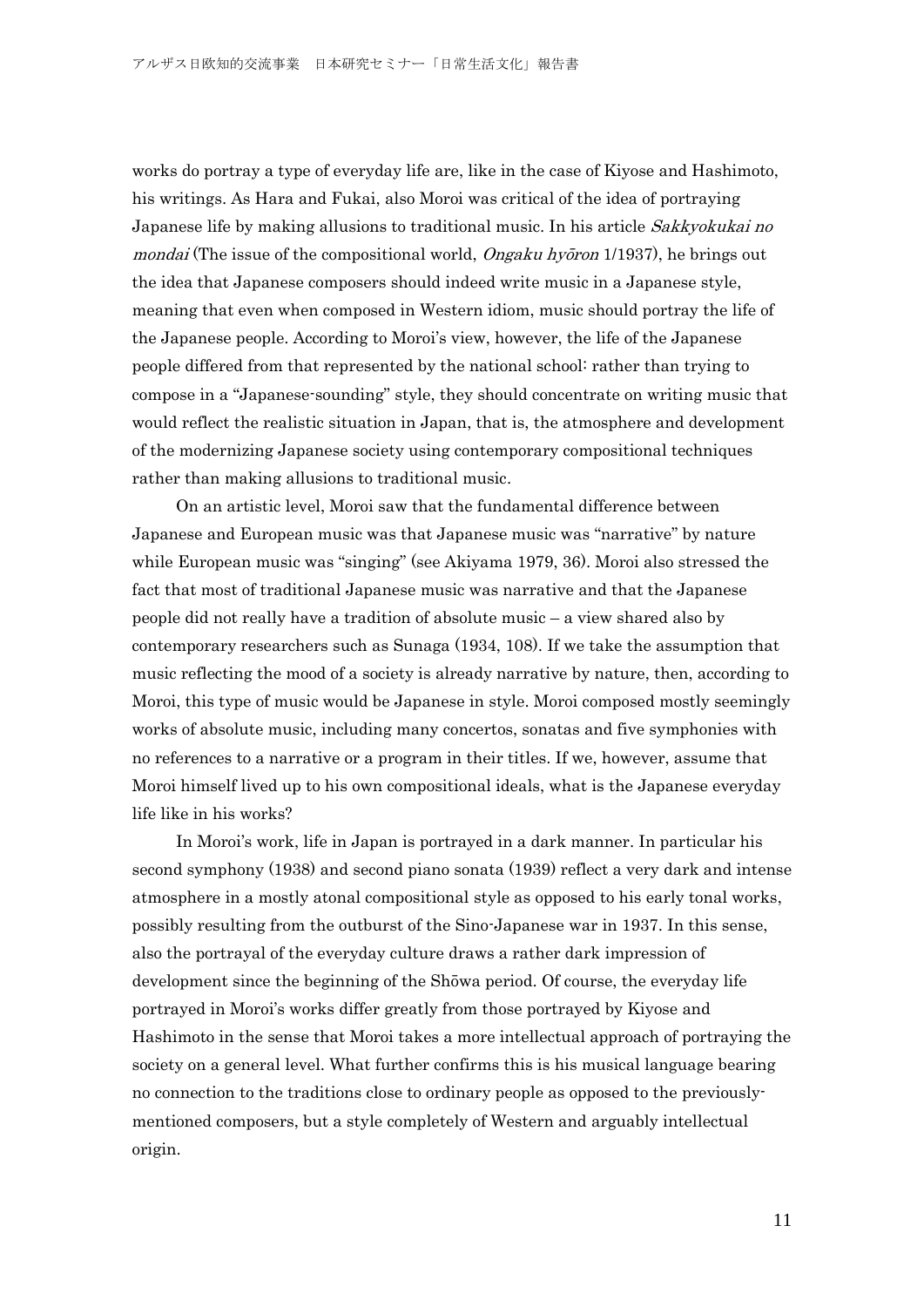While being only three examples, the approaches represented by Kiyose, Hashimoto and Moroi draw an interesting and somewhat contradictory portrayal of everyday life in Japan. All three composers were in favour of writing music that would somehow portray the life in Japan, but their compositional approaches and motivations differed greatly. Kiyose was the keenest advocator of the national school, whereas Hashimoto composed in both Japanese and Western styles, further underlining the already existent contradiction of two different kinds of everyday cultures. Moroi promoted a compositional style based purely on Western idiom but regarded the narrative aspect of traditional Japanese music as something that would also appear as a "Japanese element" in music composed in European style. Even with the different approaches, all of the composers seem to agree on one thing: that the musical portrayal everyday culture was found in relation with the past, either by taking influences from musical traditions of Japan or by denying them altogether as musical material but emphasizing some other aspect met in the music.

#### Music culture and art music composition as portrayal of everyday life

Above, I've discussed various approaches to portrayal of everyday life in the art music of the early Shōwa period Japan. These views were often contradictory with each other and resulted in heated discussion: many composers focused on arguing about compositional styles rather than trying to build a new Japanese style together to the point that Akiyama (1979, 26) saw the debates as a tragedy of Japanese music. Based partly on these debates, I would finally like to bring the issue to a broader examination. That is, not focusing on what the composers thought of being representative of Japanese everyday life in music, but what kind of portrayal of everyday life these different views themselves carry.

The criticism towards the national school of composition cited above seems to carry the idea that music should portray everyday life realistically. In this sense, of the composers discussed in this paper, the one closest to authentic portrayal of everyday life was Hashimoto, who took into account different viewpoints. But what is, in fact, "realistic" portrayal of everyday life in musical terms? Moroi, for instance, advocated a compositional style portraying life in Japan realistically but was an enthusiastic supporter of the German tradition of absolute music – hardly a style that has any connection to the everyday life in Japan. In the end, all of the various contradictory views represent intellectual discussion based also on artistic preferences. Moreover, the criticism by Hara and Yamane was at least partially based on political views, as they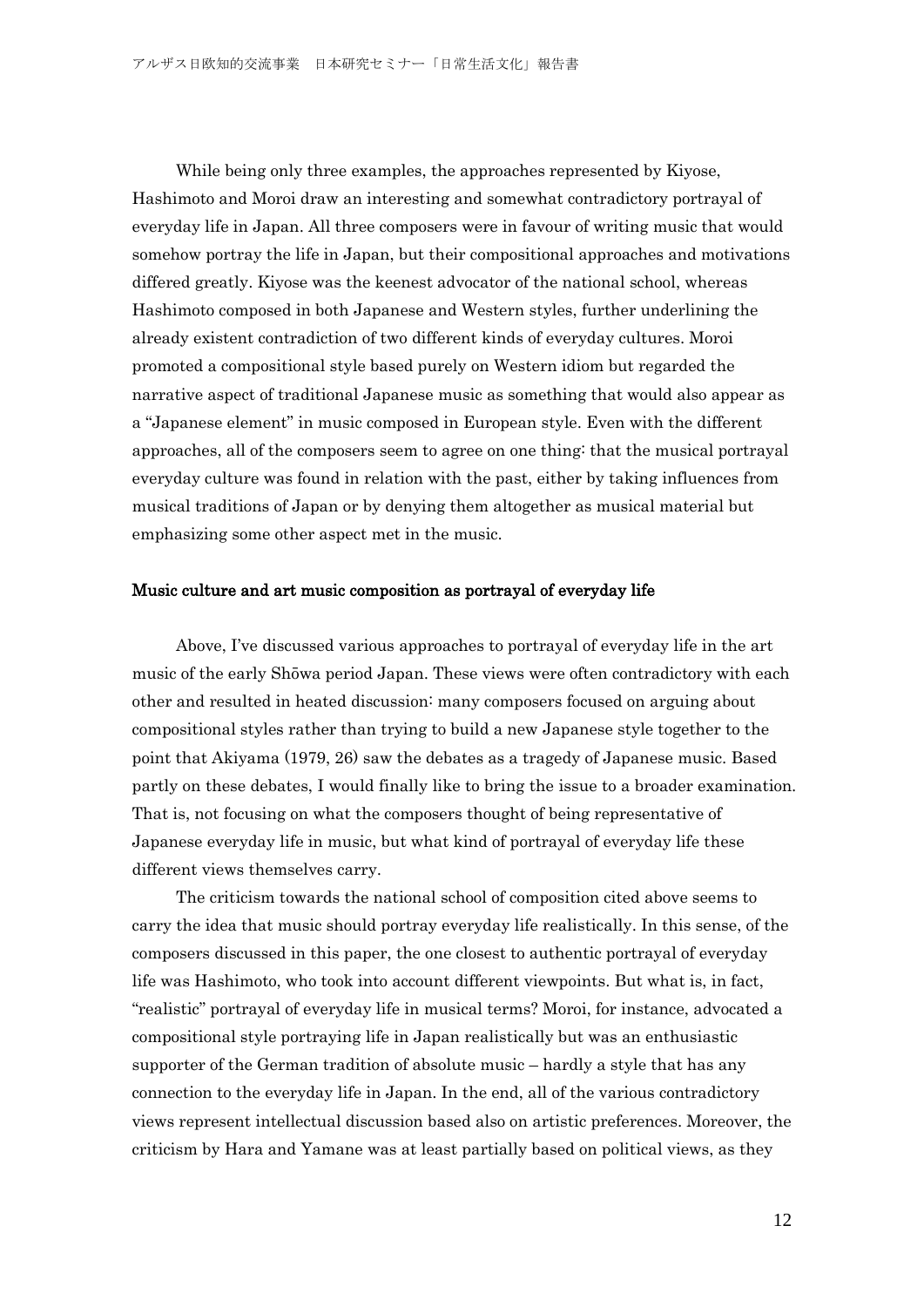were leftist thinkers and accused the national school of composition for ultranationalism (see Akiyama 2003, 525), although this criticism was not justified (e.g. see denial of ultranationalist thinking in Kiyose 1981a, 13). In this context, it is futile to try to prove any of the approaches "right" or "wrong".

There is, however, one point that all of the various approaches do prove. Is it not so that all of the compositional methods and approaches are, in fact, a type of portrayal of the everyday life as such, as represented by the composers? When analysing the lyrics of Japanese popular music, Mita (1967) has commented that while the lyrics do not portray reality as such, they do serve as a database of social psychology on the feelings of those making and listening to the music. I would like to broaden this thought to the analysis of everyday life as portrayed Japanese art music: not looking only for factual references to everyday life, but paying attention to the meanings and hints that the musical material itself carries. Already the fact that there were composers writing music in both European and Japanese styles goes to prove that a conflict of two cultural backgrounds as well as assimilation of a new culture was strongly taking place. Therefore, even if not being a consciously made decision, music culture as a whole indeed reflects aspects of everyday life: some of the composers longing for the past, others enthusiastically embracing the new.

In other words, the seemingly contradictory tendency for music to be composed in either Japanese or Western style, or in some cases juxtaposing both styles, is actually a very accurate portrayal of a society with an everyday culture between different backgrounds. In this sense, also works of art music by Japanese composers become a database of one kind on everyday culture or the society in general. In this everyday culture portrayed musically, there is one key factor that draws a picture of a society leaning more towards Western than Japanese background. While works of even the national school of composition indeed adopted elements from traditional Japanese music, the music was still composed mostly for Western instruments using Western notation and based at least partially on Western harmony. Indeed, based on this, the music portrays Japan using Western devices. Therefore, the works discussed in this paper strongly hint an everyday culture of modernization with perhaps longing towards the past. In this sense, all of the composers represent a modernized, Westernized Japan, in spite of them advocating or criticizing the methods of the national school.

Of course, the everyday life represented in Japanese art music is solely that of the composers, that is, everyday life as understood by a rather limited group of people already involving in an art form originally European. To some extent it is everyday

13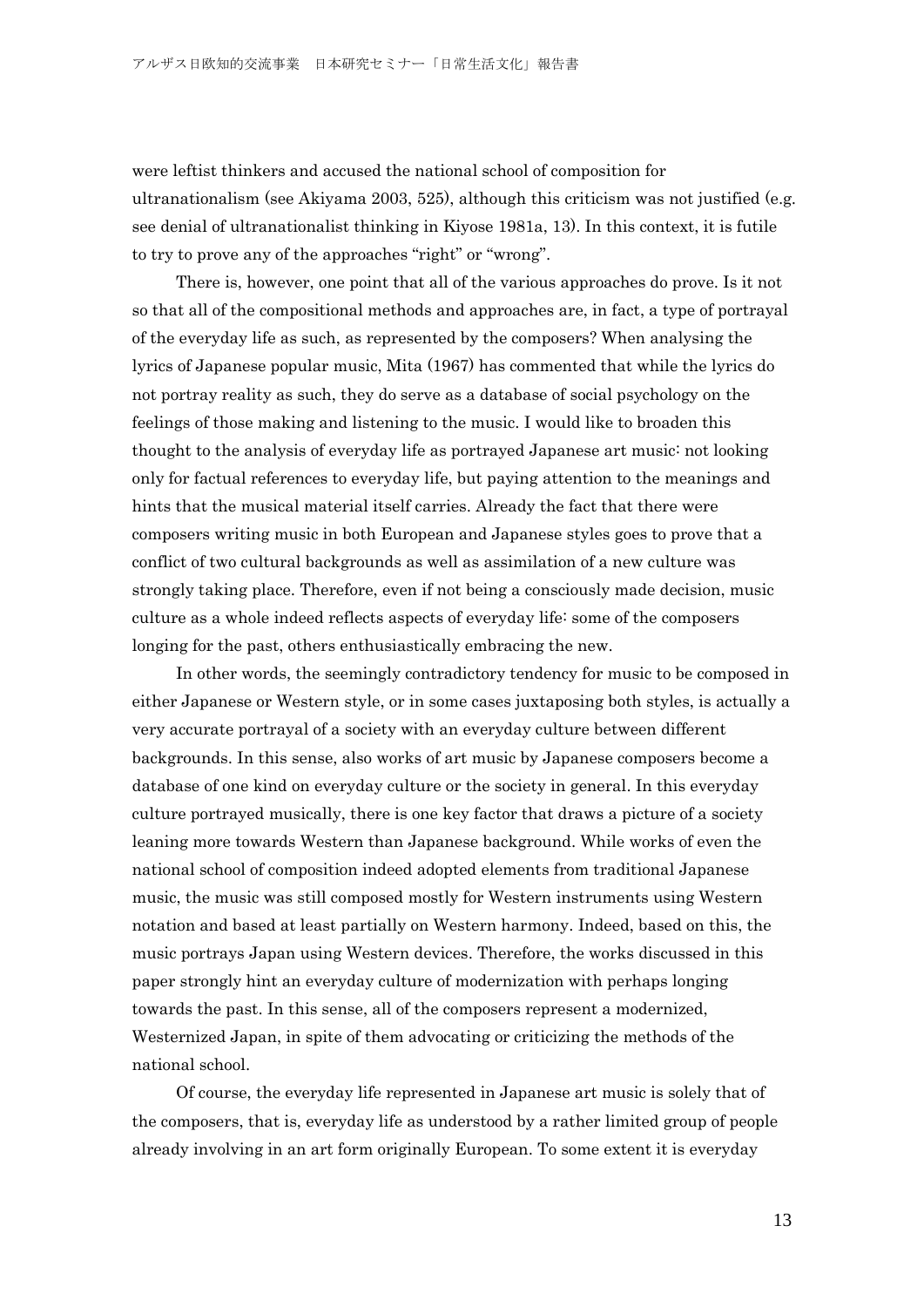culture approached from an intellectual viewpoint. It is perhaps even so that the economist Mita Sekisuke (under the pseudonym Ishida) commented in 1938 in his article in *Ongaku kenkyū*: the Japan as depicted by art music composers lacks the participation of the ordinary people and is only intellectually-defined "Japanese spirit" in contrast with that defined by the ordinary people by their actions (see Akiyama 2003, 543). Nevertheless, even if being everyday life as portrayed from an intellectual viewpoint, the music itself still serves as a database of Japanese culture of a certain period of time. It is easy to conclude that, whatever the compositional methods and approaches, in this sense all of the composers succeeded in their portrayal of everyday life in art music.

### Conclusion

In this paper, I have dealt with the various approaches to the theme of everyday life in the early Shōwa period as portrayed in art music, seldom studied in the context of social themes related to Japan. As has been proven, many Japanese composers approached the subject with some relation to musical genres originating from the Japan before Meiji restoration – either by denying the traditional genres or by embracing them as influences. For composers like Kiyose Yasuji, this held the somewhat ambiguous meaning of Japanese spirit, while in the works of *shin minyo* composed by Hashimoto Kunihiko alongside with his "folk songs for urban people" draw a picture of a Japan with two kinds of everyday cultures. Moroi Saburō's approach of absolute music is above all intellectual and extends the concept of everyday culture in art music to a context of reflecting the atmosphere of the society. What truly makes the methods discussed a portrayal of their time is that similar approaches were also met in popular music aimed for the masses, using naturally different musical devices but still representative of the very same issues.

Of course, discussing everyday life from the viewpoint of Japanese art music composers gives us only one approach to the subject, or, one might say, the viewpoint of a very limited group of people that represented an art form still not widely recognized in Japan of the time. Moreover, as an art form originally European, it is natural that the music draws a picture of a modernized society. Naturally, the subject calls for discussion on other genres of music. Alongside with art music and popular music discussed in this paper, the early Shōwa period saw also attempts to revive and renew various genres of traditional Japanese music, and the Shin Nihon ongaku (New Japanese music) school had been active since 1920 in promoting works of traditional-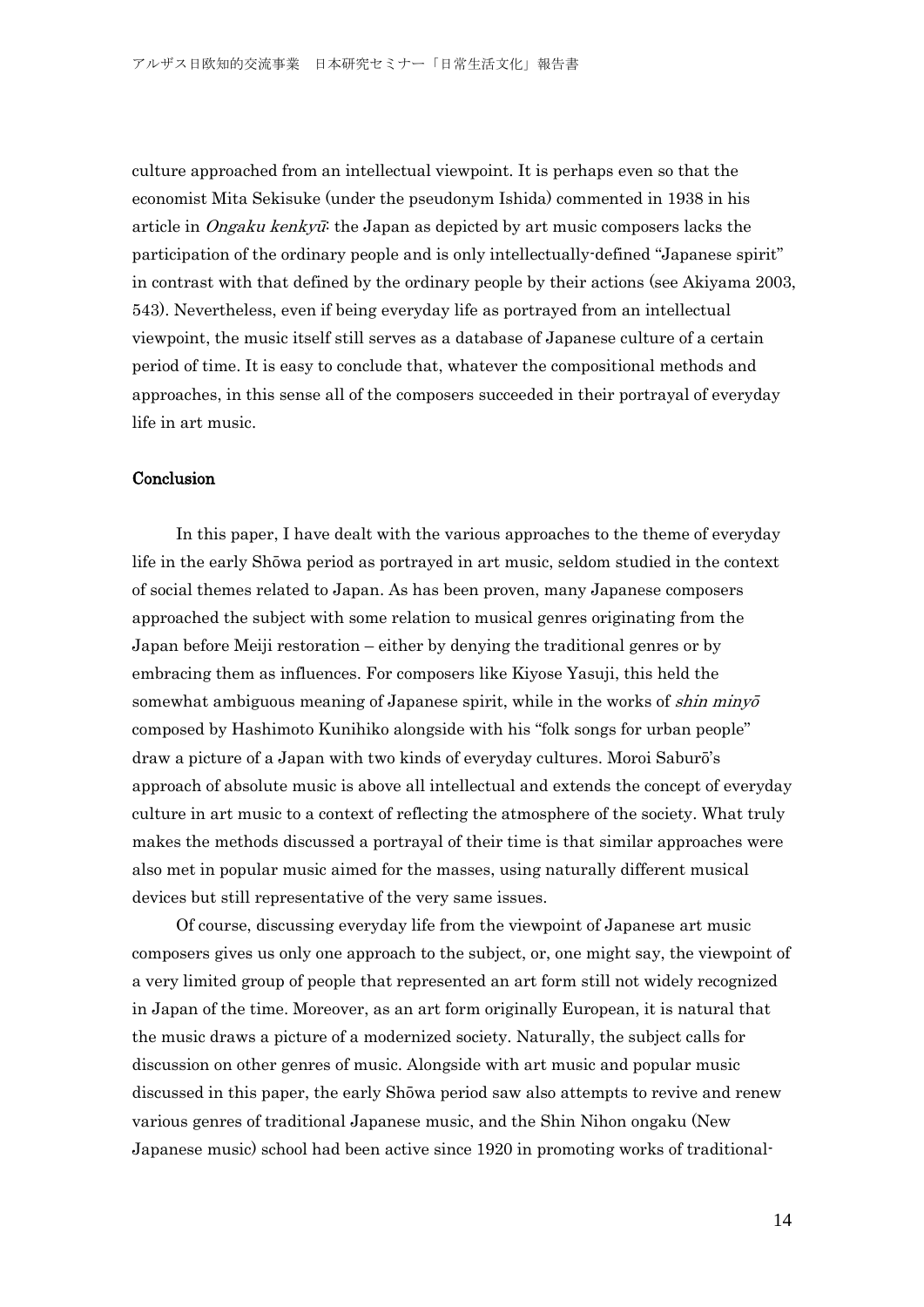sounding music for traditional instruments, however based partially on concepts borrowed from European music. To fully understand the everyday life as portrayed in the music of the early Shōwa period, the music culture should be examined as a whole – including also more examples of art music.

One of the aims of this paper was to give some ideas and hints on how to approach the subject of everyday life portrayed in Japanese art music. The methods and results are not nearly sufficient to draw up definite conclusions. Still, while admitting the insufficiency of the viewpoint of this paper, I hope that I have succeeded in presenting one possible approach or a starting point for further research on the subject. Music is not an art form that can be cut off from the society, not even when it is absolute by nature. Rather, it carries a remarkable amount of data of the society it was composed in. This is also true for art music, often thought of being separate from everyday life, but still portraying one kind of everyday culture as understood by the composers. I hope that this paper has proven a viewpoint seldom heard among scholarly research of Japanese studies and brought up awareness of this particular database of cultural information.

#### References

Akiyama, Kuniharu 1979. Nihon no sakkyokukatachi, jō. Tōkyō: Ongaku no tomo.

Akiyama, Kuniharu 2003. Shōwa no sakkyokukatachi – Taiheiyō sensō to ongaku. Tōkyō: Misuzu shobō.

Dohi, Miyuki 1987. "Kakyoku Bashō kikōshū to gendai ongaku no sendatsu Mitsukuri Shūkichi". Studies 35(1): 57–94.

Galliano, Luciana 2002. Yōgaku. Japanese Music in the Twentieth Century. Translated into English by Martin Mayes. Maryland: Scarecrow Press.

Hara, Tarō 1936. "Nihon kokumin ongakuron no seikaku". Ongaku hyōron 4(10).

Hashimoto, Kunihiko 1930. "Minyō to wa". Minyō ongaku 2(1–2): 104–106.

Hirata, Toshio 1936. "Sakkyokuka hōmonki (2) – Kiyose Yasuji". *Ongaku hyōron* 4(6): 54–57.

Hughes, David W. 1991. "Japanese 'New Folk Songs,' Old and New". Asian Music 22(1): 1–49.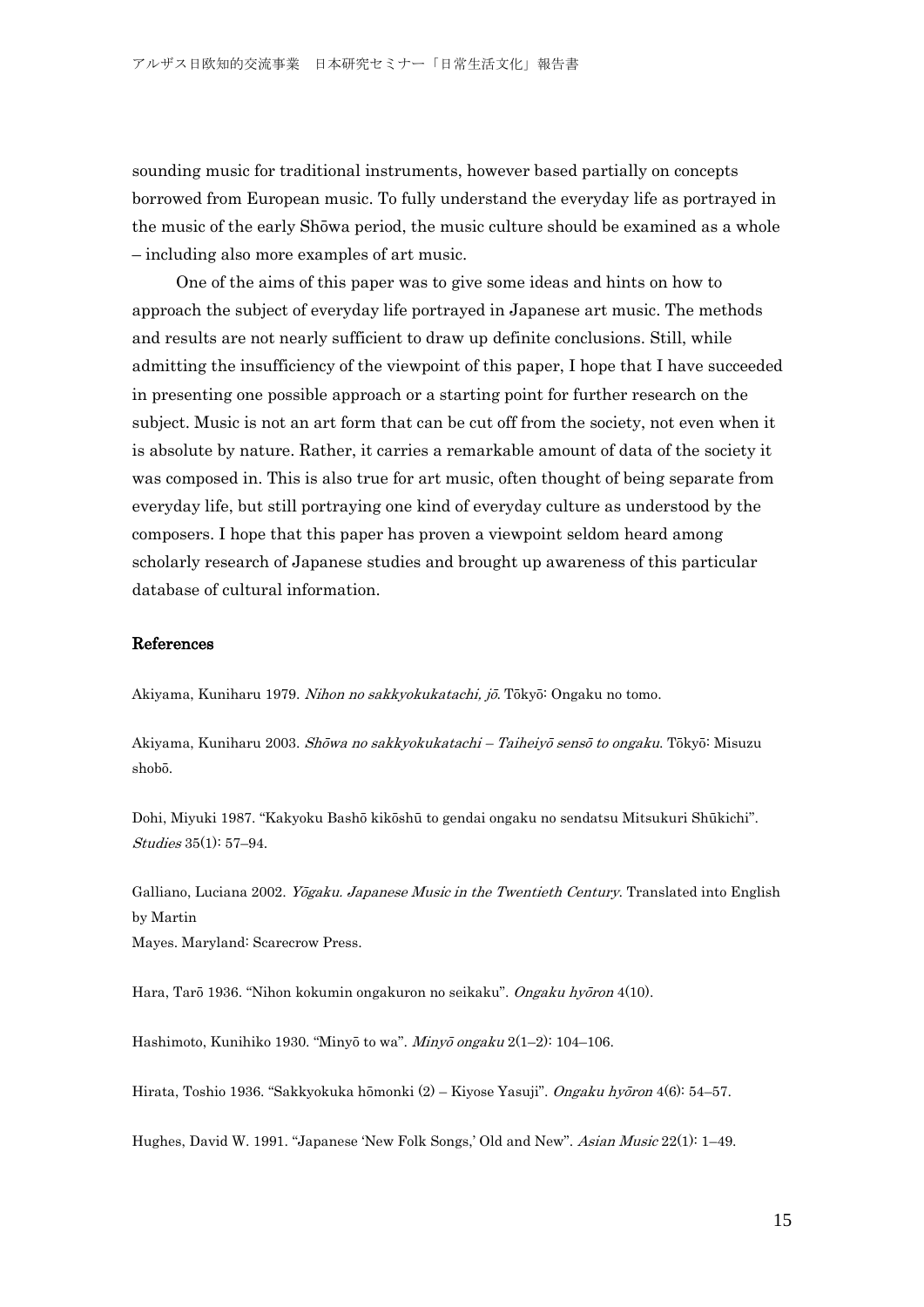Kikuchi, Kiyomaro 2008. Nihon ryūkōka hensenshi. Tōkyō: Ronsōsha.

Kiyose, Yasuji 1981a [1930]. "Futatsu, mittsu no koto". In Warera no michi: Kiyose Yasuji shosakushū. Edited by Kiyose Yasuji shosakushū henshū iinkai. Tōkyō: Dōjidai sha. 10-15.

Kiyose, Yasuji 1981b [1936]. "Warera no michi". In Warera no michi: Kiyose Yasuji shosakushū. Edited by Kiyose Yasuji shosakushū henshū iinkai. Tōkyō: Dōjidai sha. 51–56.

Kojima, Tomiko 1962. "Tokubetsu kenkyū – Taki Rentarō kara Hashimoto Kunihiko made no kakyoku: Dentō ongaku to no kanren ni okeru gihōjō no shomondai (jō)". Firuhaamonii 34(10): 33–45.

Komiya, Tamie 1976. "Nihonteki sakkyoku' wo meguru ronsō". In Kindai Nihon to ongaku, edited by Nihon ongaku buyō kaigi. Tōkyō: Ayumi shuppan. 87–111.

Komota, Nobuo, Yazawa Kan, Yokozawa Chiaki and Shimada Yoshifumi 1994. Nihon ryūkokashi. Tōkyō: Nihon ongaku chosakuken kyōkai.

Lehtonen, Lasse 2015. "Lähtökohtia taidemusiikin japanilaisuuteen 1930-luvun Japanissa". Musiikin suunta 37(1): 6–14.

Mita, Munesuke 1967. Kindai Nihon no shinjō no rekishi – Ryūkōka no shakai shinrishi. Tōkyō: Kōdansha.

Mitsukuri, Shūkichi 1948. Ongaku no toki. Tōkyō: Muramatsu shoten.

Moroi, Saburō 1937. "Sakkyokukai no mondai". Ongaku hyōron 5(1).

Ogawa, Hiroshi 1999. "Kayōkyoku no naka no otoko to onna". In Narihibiku sei – Nihon no popyuraa ongaku to jendaa. Edited by Junko Kitagawa. Tōkyō: Keisō shobō. 211–236.

Saegusa, Mari 2012. "Shōwa no taishū kayōshi ni okeru Hashimoto Kunihiko (1904–1949)". Rajio kayō kenkyū 6(9): 12–30.

Saitō, Takeo 1996. Kachūsha no uta, eien ni. Matsumoto: Kyōdo shuppan.

Shibaike, Masami 1996. "Hashimoto Kunihiko no shōgai to kakyoku sakuhin, sono 1: 'Okashi no ie' made". Ōsaka ongaku daigaku kenkyū kiyō 35: 242–262.